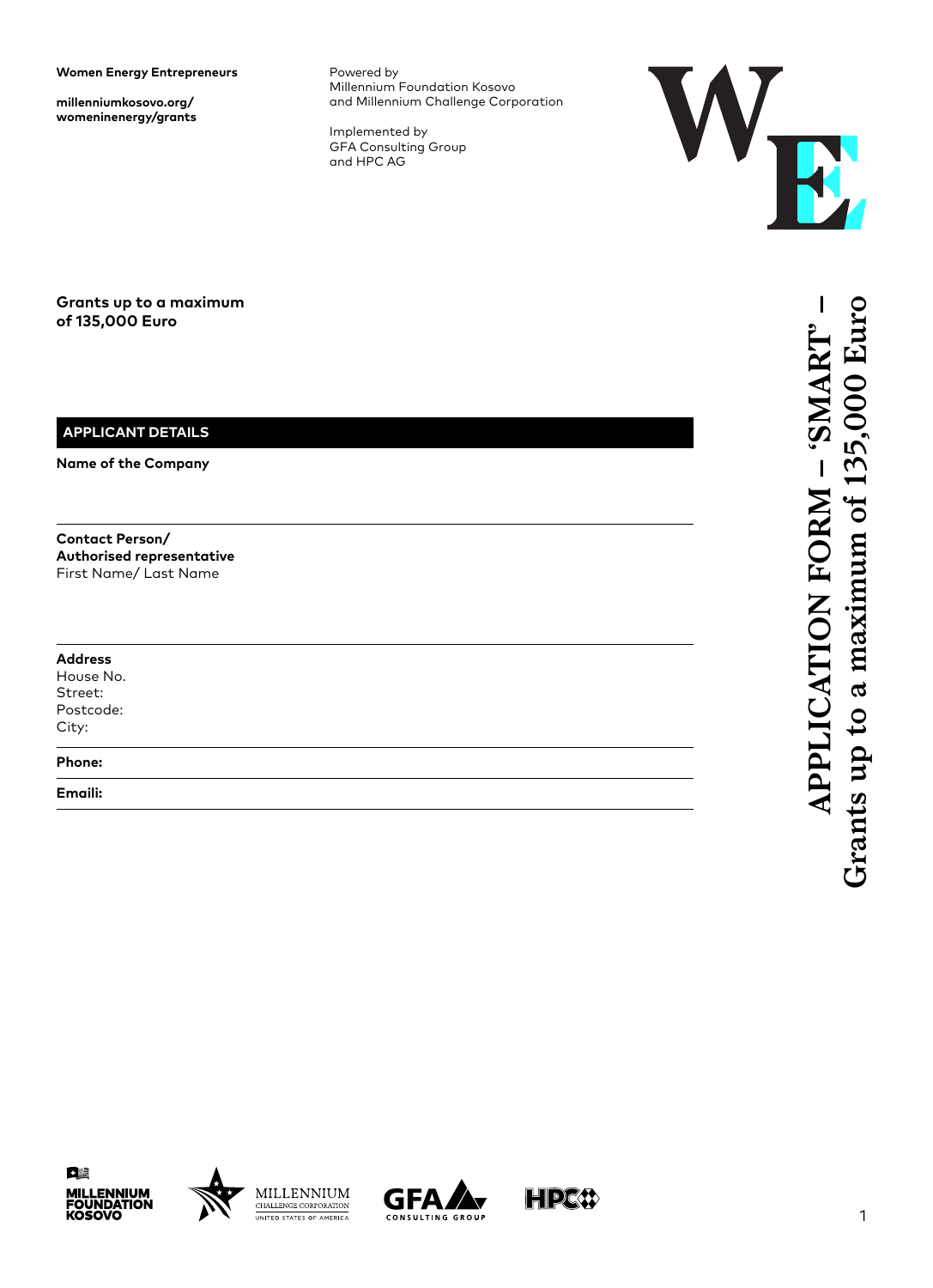**millenniumkosovo.org/ womeninenergy/grants** Powered by Millennium Foundation Kosovo and Millennium Challenge Corporation

Implemented by GFA Consulting Group and HPC AG



# **COMPANY INFORMATION**

#### **TYPE OF BUSINESS**

**Industry Sector:**

**Main business of the company:** 

**Date of company registration:** 

**Number of company branches / outlets:**

**Please list the cities where the branches/outlets are located (if applicable):**

#### **Company Ownership Structure**

Attach company registration with shareholding structure and any changes over the past 12 months

**% Women Owned**

**% Others Owners:**

**Company Registration Number**

**COMPANY SIZE** indicate as appropriate

#### **Number of employees (full-time equivalent throughout the year**  attach receipts of employment contribution payments for 2020 - List of Employees):

**Number of women employed (total):**

**Number of women from ethnic minorities employed:** 

**Number of women with disabilities employed:**

**Annual turnover EUR:** 

**Annual balance sheet EUR:**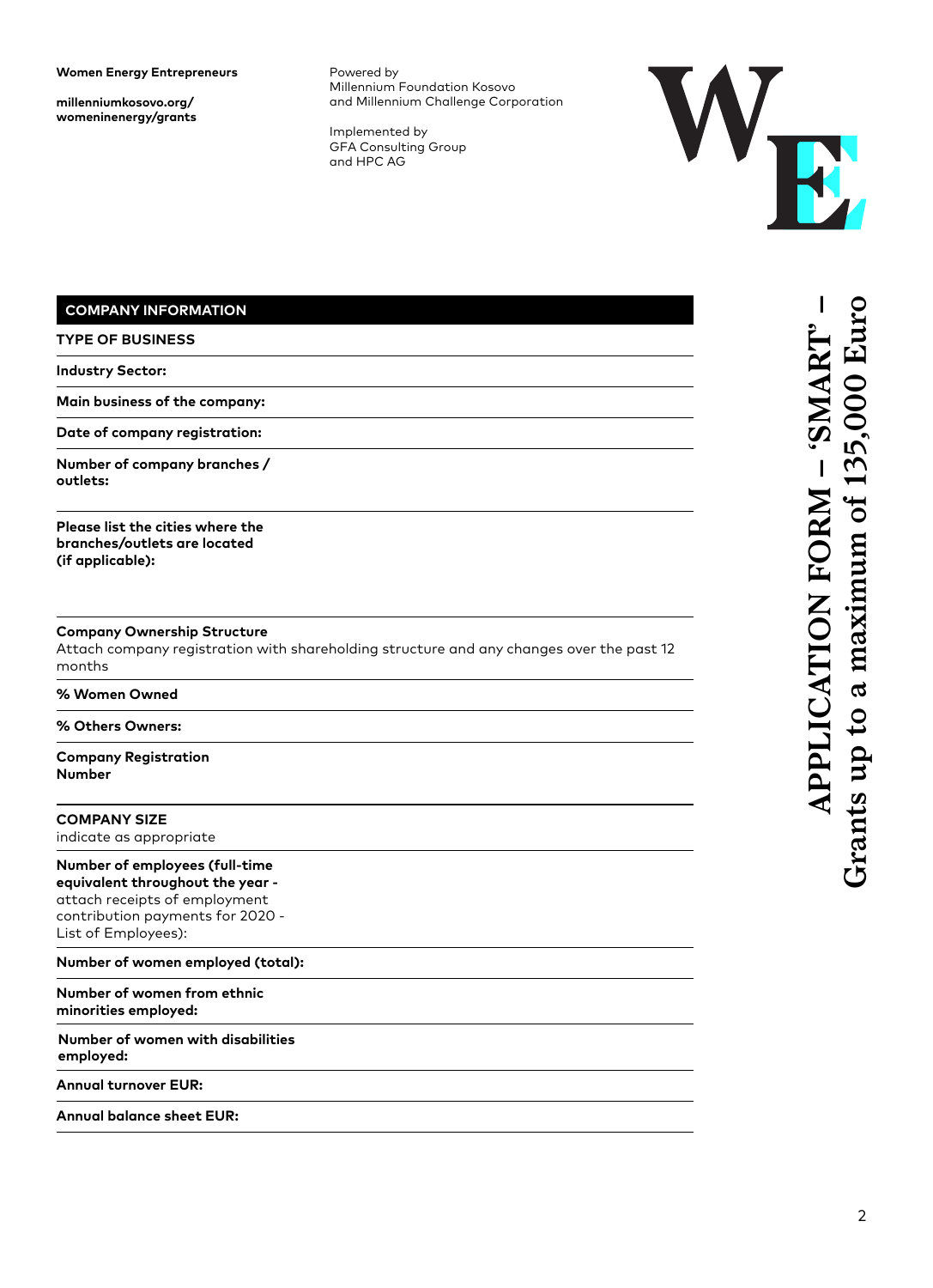**millenniumkosovo.org/ womeninenergy/grants** Powered by Millennium Foundation Kosovo and Millennium Challenge Corporation

Implemented by GFA Consulting Group and HPC AG



| <b>Compliance with</b><br><b>Kosovo's EHS laws</b>                                       | Do you have an Environmental Permit? (only applicable<br>for businesses active in the sectors listed at the end of<br>this form)?                                                                                                                                                                                                                                                                                                                                                                                                     |  |  |
|------------------------------------------------------------------------------------------|---------------------------------------------------------------------------------------------------------------------------------------------------------------------------------------------------------------------------------------------------------------------------------------------------------------------------------------------------------------------------------------------------------------------------------------------------------------------------------------------------------------------------------------|--|--|
|                                                                                          | Yes<br>No                                                                                                                                                                                                                                                                                                                                                                                                                                                                                                                             |  |  |
|                                                                                          | Do you have a Workplace Risk Assessment?                                                                                                                                                                                                                                                                                                                                                                                                                                                                                              |  |  |
|                                                                                          | $\Box$ No<br>$\blacksquare$ Yes                                                                                                                                                                                                                                                                                                                                                                                                                                                                                                       |  |  |
|                                                                                          | If no, are you willing to obtain the Workplace Risk Assess-<br>ment prior to the verification of the grant funded project<br>(note: the grant is forfeit if this condition is not fulfilled by<br>the time of grant project verification, resulting in the need<br>to repay the grant to MFK)?                                                                                                                                                                                                                                        |  |  |
|                                                                                          | <b>Yes</b><br>No                                                                                                                                                                                                                                                                                                                                                                                                                                                                                                                      |  |  |
| Outstanding taxes and<br>government obligations                                          | Please submit evidence from the Tax office (extract from<br>the TAK website) that the company has no obligation or<br>debts to governmental institutions.                                                                                                                                                                                                                                                                                                                                                                             |  |  |
| <b>Company Management Structure</b><br>Annex A                                           | On a separate page attached to this application form,<br>briefly describe the structure of your organization and/or<br>attach an organization chart with names and positions to<br>your Application.                                                                                                                                                                                                                                                                                                                                  |  |  |
| <b>Company History</b><br>Annex B                                                        | On a separate page attached to this Application Form,<br>briefly describe your company's history and development,<br>listing key milestones since the company foundation. High-<br>light specific obstacles you may have faced and how these<br>were overcome. Include your monthly sales history of at<br>least 1 year, ideally 3 (if your company existed this long). In-<br>clude your Income statement (showing sales revenues and<br>a breakdown of costs) for at least 1 year, ideally 3 (if your<br>company existed this long) |  |  |
| <b>Current Energy consumption</b>                                                        | kWh<br>Annual electricity consumption: _                                                                                                                                                                                                                                                                                                                                                                                                                                                                                              |  |  |
| of the company<br>If you don't know your annual energy Annual electricity costs: _______ | <b>EURO</b>                                                                                                                                                                                                                                                                                                                                                                                                                                                                                                                           |  |  |
| consumption, please attach a list of<br>energy bills for the last 12 months              | Annual gas consumption: ___________________ kWh or m3<br>(indicate which)                                                                                                                                                                                                                                                                                                                                                                                                                                                             |  |  |
|                                                                                          | Annual gas costs: ____________ EURO                                                                                                                                                                                                                                                                                                                                                                                                                                                                                                   |  |  |
|                                                                                          | Annual energy/fuel consumption: ___________________<br>(indicate which)                                                                                                                                                                                                                                                                                                                                                                                                                                                               |  |  |
|                                                                                          | Annual costs: ____________ EURO (indicate which energy/<br>fuel)                                                                                                                                                                                                                                                                                                                                                                                                                                                                      |  |  |
|                                                                                          |                                                                                                                                                                                                                                                                                                                                                                                                                                                                                                                                       |  |  |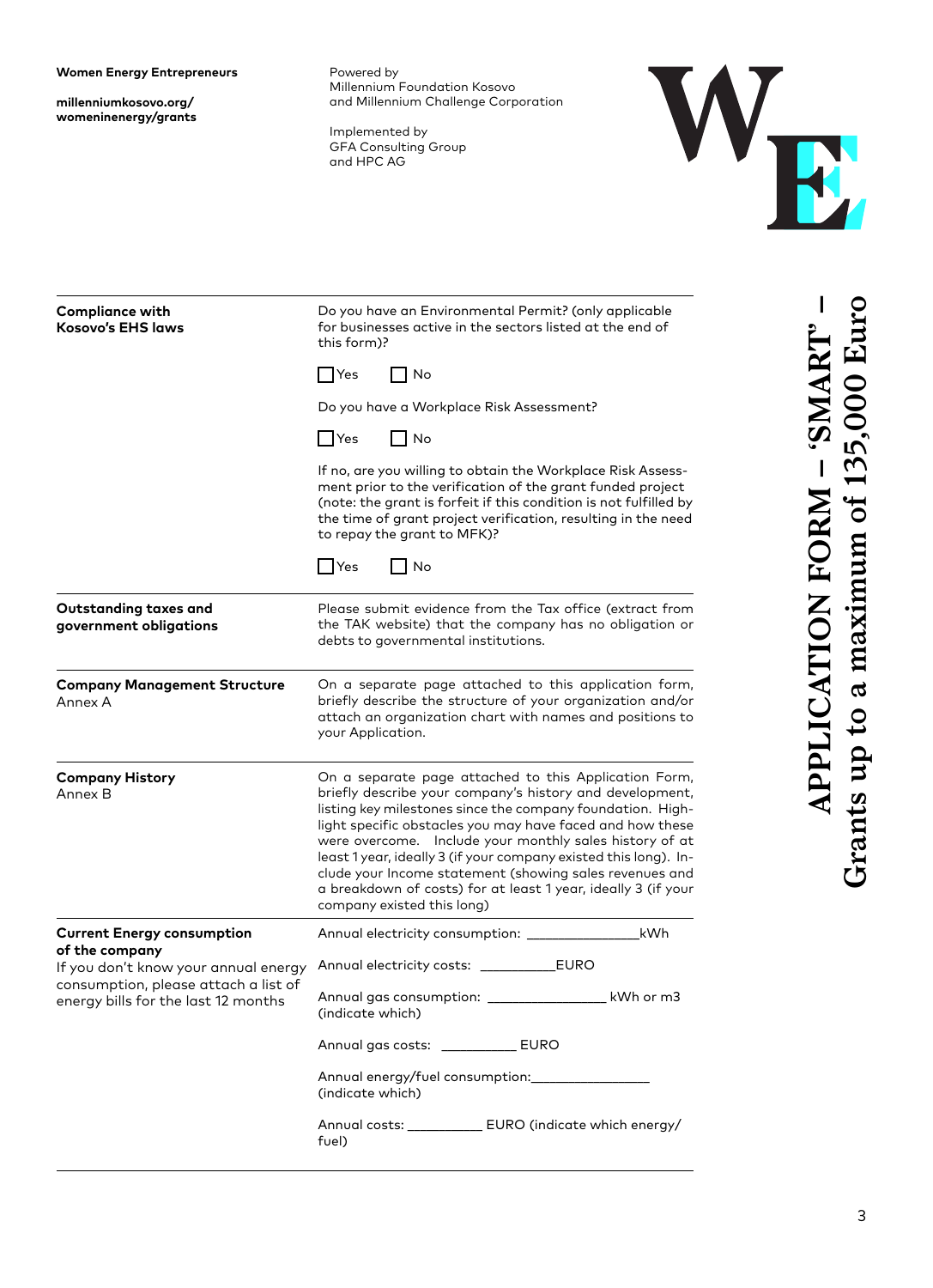**millenniumkosovo.org/ womeninenergy/grants** Powered by Millennium Foundation Kosovo and Millennium Challenge Corporation

Implemented by GFA Consulting Group and HPC AG



# **Current company facilities**

If necessary, please attach a arate sheet with more details processes and related machin

| sep-         | Please state the average age ranges of equipment and<br>facilities in your company:                                                                      |       |                |
|--------------|----------------------------------------------------------------------------------------------------------------------------------------------------------|-------|----------------|
| s of<br>nery | Equipment 1:<br>Age:                                                                                                                                     |       |                |
|              | Equipment 2:<br>Age:                                                                                                                                     |       |                |
|              | Equipment 3:<br>Age:                                                                                                                                     |       |                |
|              | Equipment 4:<br>Age:                                                                                                                                     |       |                |
|              | Equipment 5:<br>Age:                                                                                                                                     |       |                |
|              | Production Building:                                                                                                                                     | Size: | Age:           |
|              | Insulated?                                                                                                                                               | m2    | m <sub>2</sub> |
|              | <b>Yes</b><br>No                                                                                                                                         |       |                |
|              | Administrative Building:                                                                                                                                 | Size: | Age:           |
|              | Insulated?                                                                                                                                               | m2    | m <sub>2</sub> |
|              | <b>Yes</b><br><b>No</b>                                                                                                                                  |       |                |
| ion and      | <b>Buildings:</b> do you own the building where your company is<br>located?                                                                              |       |                |
|              | <b>TYes</b><br>    No                                                                                                                                    |       |                |
|              | If no, what is the remaining duration of your rental agree<br>ment? ________ (number of years left at the time of com-<br>pleting this application form) |       |                |
|              | How long has the company been located here?                                                                                                              |       |                |

**APPLICATION FORM – 'SMART' –**  Grants up to a maximum of 135,000 Euro **Grants up to a maximum of 135,000 Euro** APPLICATION FORM - 'SMART'

|                                                                | Yes<br>No                                                                                                                                                                                                                                                                                                                                                                        |
|----------------------------------------------------------------|----------------------------------------------------------------------------------------------------------------------------------------------------------------------------------------------------------------------------------------------------------------------------------------------------------------------------------------------------------------------------------|
| Ownership status of production and<br>administrative buildings | <b>Buildings:</b> do you own the building where your company is<br>located?<br><b>Yes</b><br>No                                                                                                                                                                                                                                                                                  |
|                                                                | If no, what is the remaining duration of your rental agree-<br>ment? ________ (number of years left at the time of com-<br>pleting this application form)                                                                                                                                                                                                                        |
|                                                                | How long has the company been located here?                                                                                                                                                                                                                                                                                                                                      |
|                                                                | Note: if you are applying for building related energy effi-<br>ciency improvements, please attach a copy of your rental<br>agreement and/or the ownership document, confirmed by<br>the notary office.                                                                                                                                                                           |
| <b>Company Development Plan</b><br>Annex C                     | On a separate page attached to this Application Form,<br>briefly describe your company's development plans, espe-<br>cially how the planned investment relates to the devel-<br>opment. Will the planned investment help you to expand<br>your sales in Kosovo (in terms of sales volume and/or<br>geographical coverage) and/or help you expand into export<br>markets - which? |
|                                                                | Highlight any specific obstacles you foresee. Highlight any<br>support (financial of other) you may seek from other insti-<br>tutions or friends and family. Include tables with your sales<br>forecasts for next three your forecast and your financial<br>statement projection taking into consideration the effects<br>(e.g. capacity increase) of the planned investment.    |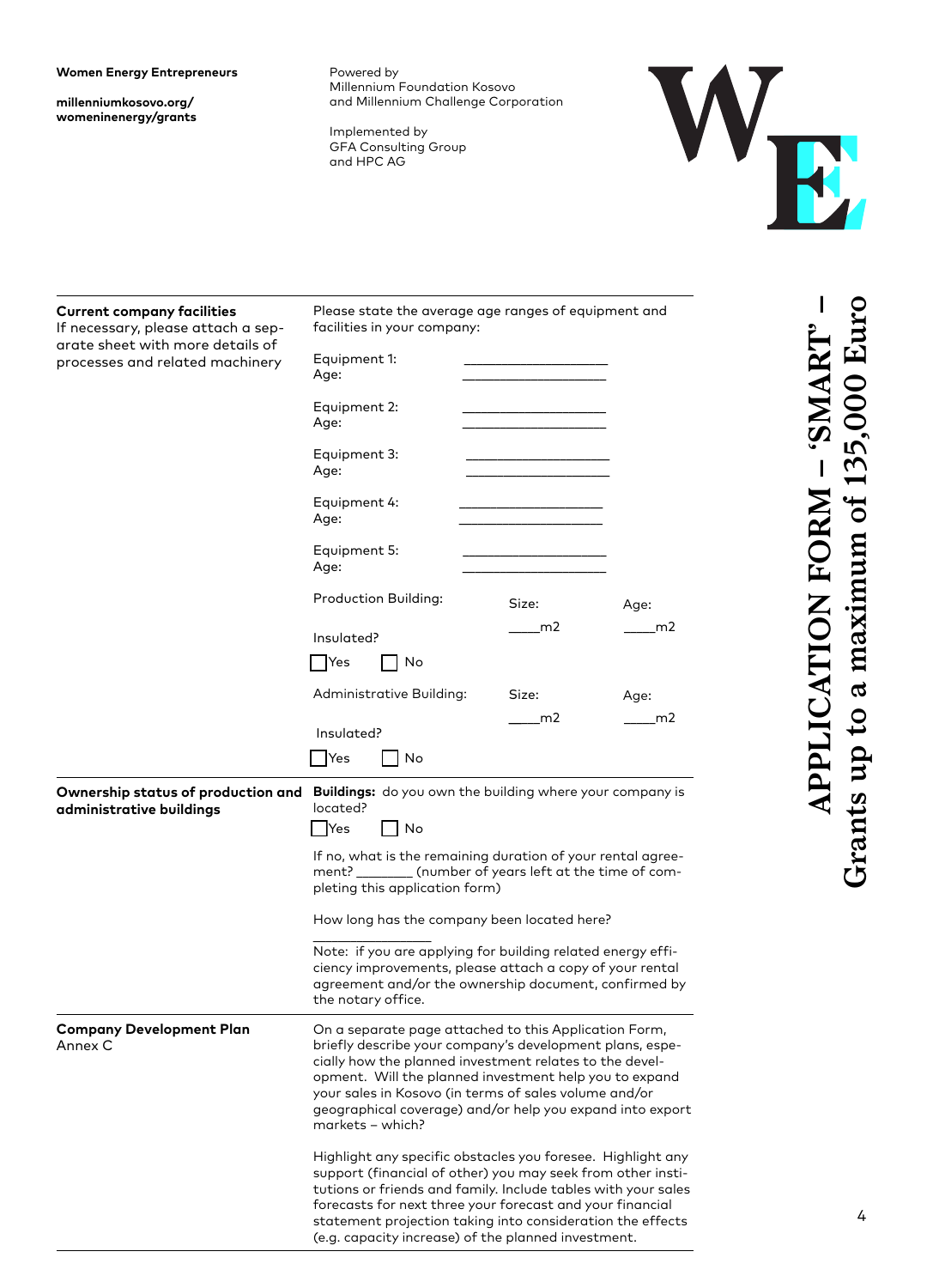**millenniumkosovo.org/ womeninenergy/grants** Powered by Millennium Foundation Kosovo and Millennium Challenge Corporation

Implemented by GFA Consulting Group and HPC AG



| <b>Motivational Statement</b><br>Annex D                                                                                                                                                                    | Please provide a motivational statement outlining what is<br>special about your company (this can include a review of<br>your personal development history), why it deserves the<br>Women in Energy Grant and how it will have a positive<br>impact on the growth of your business:<br>Innovation potential (resulting from your business and<br>the planned investment and subsequent business<br>expansion) of the region where your business is<br>located and/or for Kosovo<br>Create jobs, especially for young people / women /<br>$\bullet$<br>single mothers / minorities<br>Helping other women develop their own business<br>Reduce the negative impact on the environment of<br>Kosovo and/or the region where your business is<br>located<br>Other positive impact on social and economic aspects<br>of Kosovo |  |  |
|-------------------------------------------------------------------------------------------------------------------------------------------------------------------------------------------------------------|----------------------------------------------------------------------------------------------------------------------------------------------------------------------------------------------------------------------------------------------------------------------------------------------------------------------------------------------------------------------------------------------------------------------------------------------------------------------------------------------------------------------------------------------------------------------------------------------------------------------------------------------------------------------------------------------------------------------------------------------------------------------------------------------------------------------------|--|--|
| <b>PROJECT INFORMATION</b>                                                                                                                                                                                  |                                                                                                                                                                                                                                                                                                                                                                                                                                                                                                                                                                                                                                                                                                                                                                                                                            |  |  |
| <b>Investment Planned</b><br>(You can select more than one)                                                                                                                                                 | Production equipment / machinery                                                                                                                                                                                                                                                                                                                                                                                                                                                                                                                                                                                                                                                                                                                                                                                           |  |  |
|                                                                                                                                                                                                             | Auxiliary equipment / machinery                                                                                                                                                                                                                                                                                                                                                                                                                                                                                                                                                                                                                                                                                                                                                                                            |  |  |
|                                                                                                                                                                                                             | Building related energy efficiency measures                                                                                                                                                                                                                                                                                                                                                                                                                                                                                                                                                                                                                                                                                                                                                                                |  |  |
|                                                                                                                                                                                                             | Renewable energy (e.g. Solar PV)                                                                                                                                                                                                                                                                                                                                                                                                                                                                                                                                                                                                                                                                                                                                                                                           |  |  |
| <b>Project description</b>                                                                                                                                                                                  | List the equipment chosen from the list of eligible equip-<br>ment (See 'Indicative List of Eligible Equipment' at the<br>end of the Application Form)<br>List equipment, which you request but which is NOT on the<br>list of eligible equipment. Please state type, manufacturer<br>and model. Our engineers will check your choice for eligibil-<br>ity. If in doubt, call our hotline for help.                                                                                                                                                                                                                                                                                                                                                                                                                        |  |  |
| Estimated investment cost for the<br>grant financed project in EURO<br>If you plan to invest in several piec-<br>es of equipment or energy efficien-<br>cy measures, please list the cost for<br>each item. | <b>Cost in EURO</b><br>Equipment Item / Name                                                                                                                                                                                                                                                                                                                                                                                                                                                                                                                                                                                                                                                                                                                                                                               |  |  |
|                                                                                                                                                                                                             | 1.                                                                                                                                                                                                                                                                                                                                                                                                                                                                                                                                                                                                                                                                                                                                                                                                                         |  |  |
|                                                                                                                                                                                                             | 2.                                                                                                                                                                                                                                                                                                                                                                                                                                                                                                                                                                                                                                                                                                                                                                                                                         |  |  |
| Please attach offers or pro-forma<br>invoice If you have any.                                                                                                                                               | 3.                                                                                                                                                                                                                                                                                                                                                                                                                                                                                                                                                                                                                                                                                                                                                                                                                         |  |  |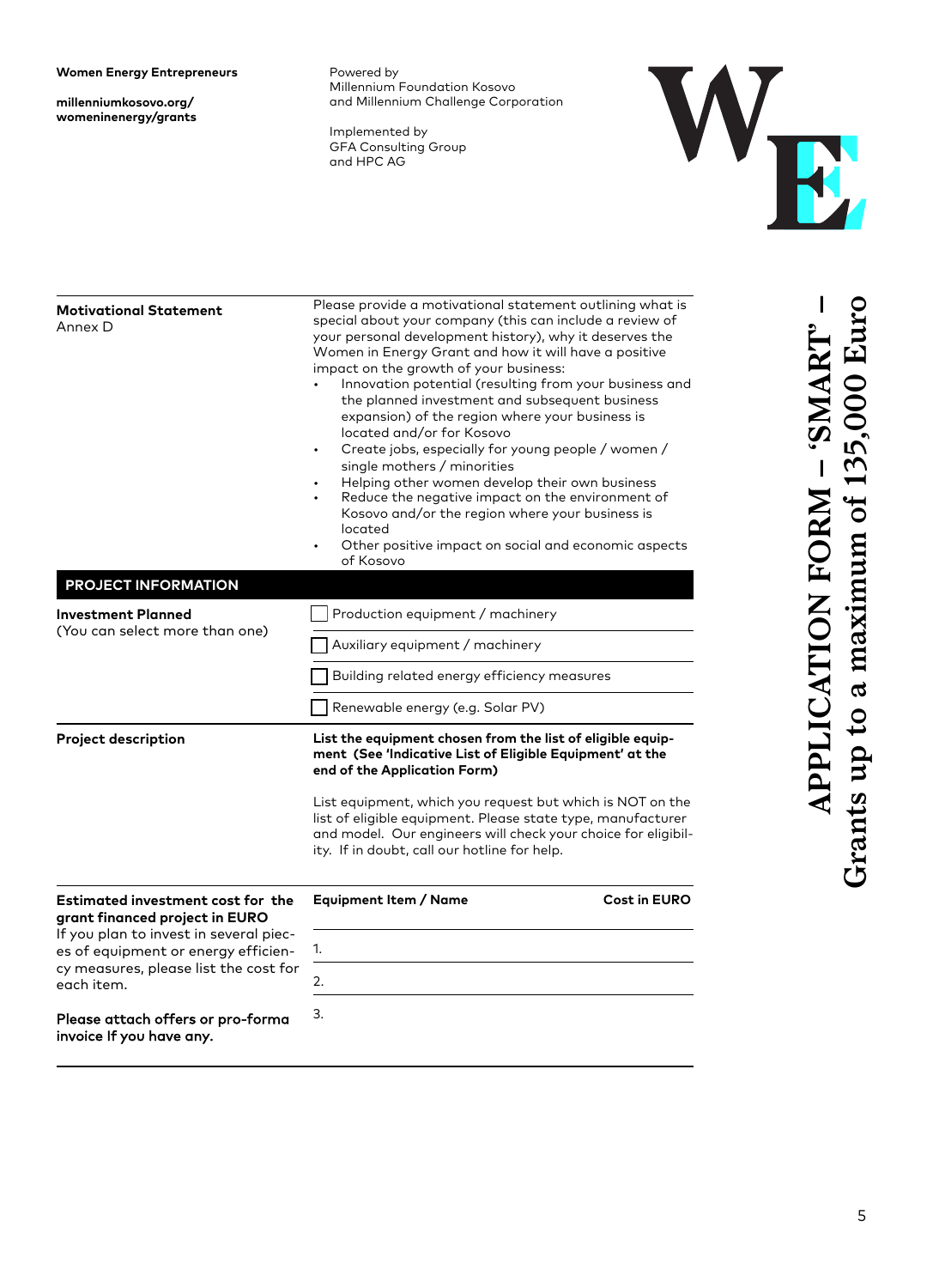**millenniumkosovo.org/ womeninenergy/grants** Powered by Millennium Foundation Kosovo and Millennium Challenge Corporation

Implemented by GFA Consulting Group and HPC AG



| How did you hear about the Women<br>in Energy Grant Programme?<br>select one option | Advertisement in the Press                                                                               | Information workshop |  |
|-------------------------------------------------------------------------------------|----------------------------------------------------------------------------------------------------------|----------------------|--|
|                                                                                     | Internet                                                                                                 | Word of mouth        |  |
|                                                                                     | Information in Associations                                                                              |                      |  |
|                                                                                     | Other (please specify)                                                                                   |                      |  |
| <b>Project location</b><br>(if different from applicant's<br>address)               | Street, building number                                                                                  |                      |  |
|                                                                                     | Postal code                                                                                              |                      |  |
|                                                                                     | City/Town                                                                                                |                      |  |
| <b>Locality of Sub-project</b><br>select one option                                 | Urban (city > 50,000 or within commuting zone of such<br>city)                                           |                      |  |
|                                                                                     | Rural (small town <50,000, villages or rural areas)                                                      |                      |  |
| <b>Project Development Stage</b>                                                    | I have identified the new equipment I need but have no<br>formal supplier offers yet                     |                      |  |
|                                                                                     | I already have formal offers from equipment suppliers<br>and attach these. I Also have (not mandatory!): |                      |  |
|                                                                                     | Feasibility Study                                                                                        |                      |  |
|                                                                                     | Own energy audit                                                                                         |                      |  |
|                                                                                     | Other- please specify:                                                                                   |                      |  |
|                                                                                     |                                                                                                          |                      |  |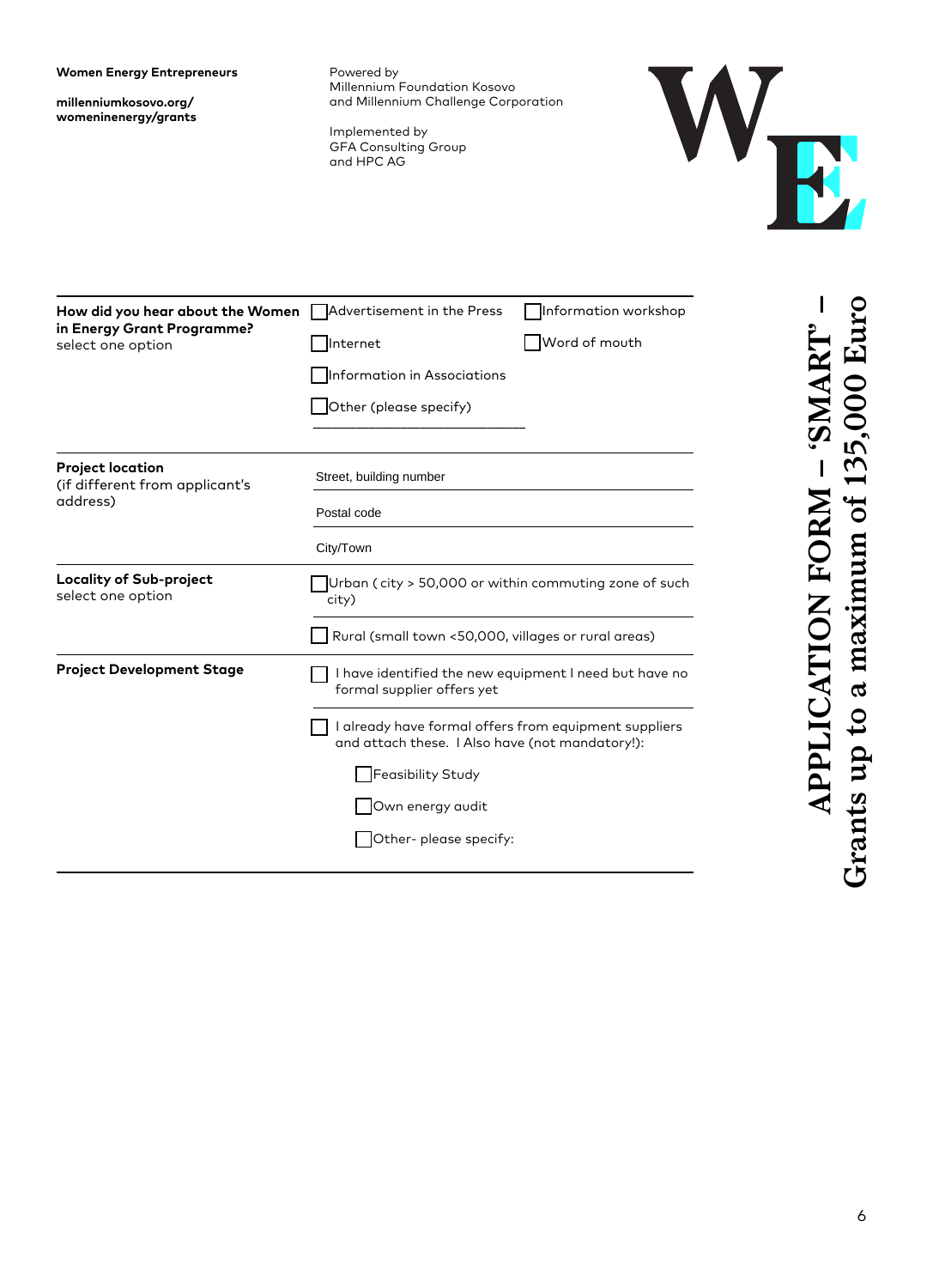**millenniumkosovo.org/ womeninenergy/grants** Powered by Millennium Foundation Kosovo and Millennium Challenge Corporation

Implemented by GFA Consulting Group and HPC AG



# **Declaration**

- 1. We/I, the undersigned Applicant, apply for a grant under the Women in Energy Programme of MFK in Kosovo, for the support of my investment project.
- 2. We/I hereby agree and understand explicitly that all support provided by the Implementation Consultant is free of charge to us/me and no payment is supposed to be offered by us/me and/or our/my equipment suppliers to the Implementation Consultants, nor may any payment be requested by the Implementation Consultants or equipment suppliers.
- 3. We/I hereby declare that no other grant support has been/is expected to be received for the above-mentioned investment project.
- 4. We/I hereby confirm that the investment project doesn't involve any activity or is subject to any items appearing on the Exclusion List of the Millennium Foundation (MCC) or MFK. The following EXCLUSIONS apply:
- Retroactive financing: equipment investments/costs that were made/incurred before the Grant Agreement was signed are EXCLUDED and cannot be financed with the MFK SMART Grant
- MCC cost principles https://www.mcc.gov/resources/doc/guidance-cost-principlesfor-government-affiliates-2
- Threshold agreement restrictions on the use of program funds, outlined in the program agreement (Threshold agreement, Section 2.4. Use of the Grant):
- (a) The Government will ensure that the Grant and any assets or services funded by the Grant, in whole or in part, will be used solely in furtherance of this Agreement and the Program.
- (b) The Government also will ensure that no Grant funding will be used for any purpose that would violate United States law or policy, as specified in this Agreement or as further notified to the Government in writing by MCC, including but not limited to the following purposes:
- (i) for assistance to, or training of, the military, police, militia, national guard or other quasi-military organization or unit;
- (ii) for any activity that is likely to cause a substantial loss of United States jobs or a substantial displacement of United States production;
- (iii) to undertake, fund or otherwise support any activity that is likely to cause a significant environmental, health or safety hazard, as further described in the "MCC Environmental Guidelines" posted at www.mcc.gov (the "MCC Website") or otherwise made available by MCC to the Government ("MCC Environmental Guidelines") (to the extent applicable to the Threshold Program and as may be further instructed by MCC from time to time); or
- (iv) to pay for the performance of abortions as a method of family planning or to motivate or coerce any person to practice abortions, to pay for the performance of involuntary sterilizations as a method of family planning or to coerce or provide any financial incentive to any person to undergo sterilizations or to pay for any biomedical research which relates, in whole or in part, to methods of, or the performance of, abortions or involuntary sterilization as a means of family planning.
- 5. We/I hereby agree that MFK, MCC and the Implementation Consultants may publish information about the project, including naming the undersigned company, as a beneficiary under the MFK Women in Energy Programme in the context of promoting energy efficiency as a tool for boosting business performance and publicising the results/ success of the project.
- 6. We/I understand that we/I shall use the grant for the implementation of an eligible project only. In case of misuse of grants we/I understand that we/I will be requested to refund the grant.
- 7. We/I confirm that We/I will obtain all necessary consents and statutory approvals (building control, town & country planning etc.) and have authority to install the technologies on the site (including permission from the owner of the facility if applicable).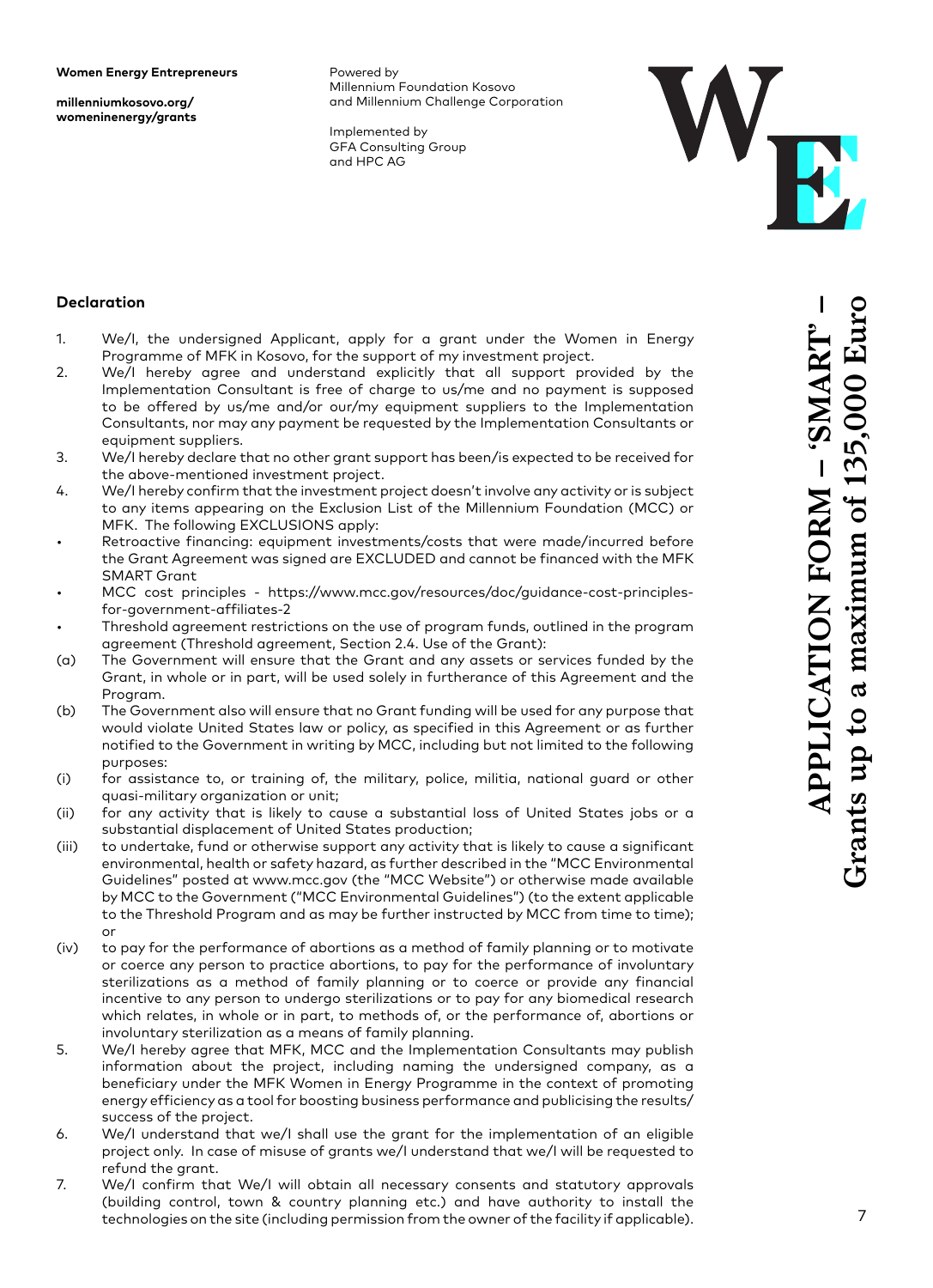**millenniumkosovo.org/ womeninenergy/grants** Powered by Millennium Foundation Kosovo and Millennium Challenge Corporation

Implemented by GFA Consulting Group and HPC AG



- 8. We/I understand that we/I shall insure the equipment financed by the SMART Grant and that an insurance certificate has to be presented upon request.
- 9. If requested by the Implementation Consultants and/or MFK, we/I agree to give access to any information and/or records related to the investment project and grant access to the premises where the project has been implemented.
- 10. We/I confirm that we have sufficient funds available to cover the 'own contribution' of the investment and any taxes and customs charges that may be due on the 'own contribution' of the investment (customs and taxes due on the portion financed by the MFK grant are exempt). For this I attach a confirmation letter from my bank, confirming that I have sufficient funds available and/or can take a loan to cover the amount of the own contribution.
- 11. We/I confirm that information provided in this Application Form is correct, precise and complete, and filled in to the best of my knowledge.

Full name of person signing Position of person signing

Signature Place, Date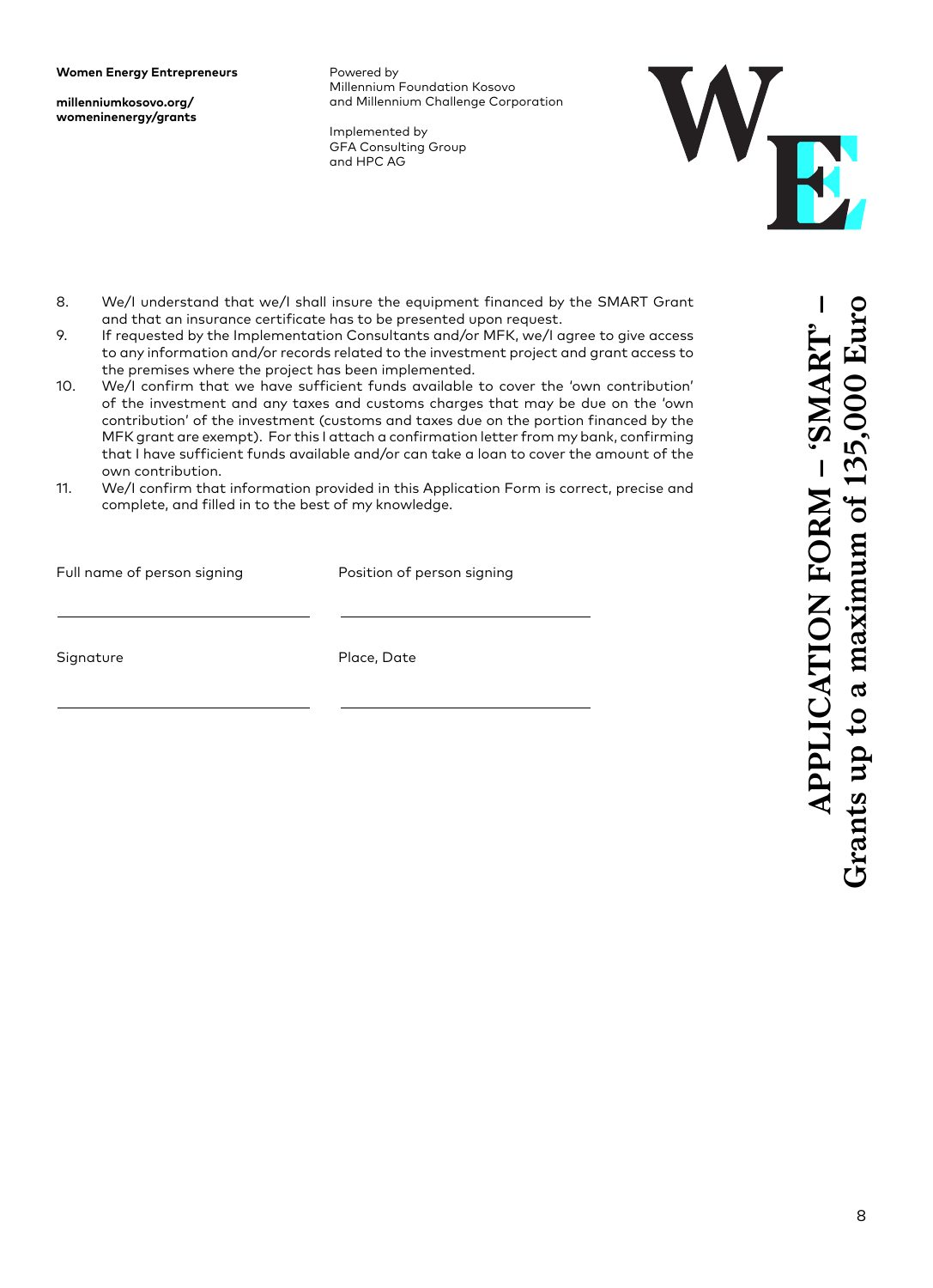**millenniumkosovo.org/ womeninenergy/grants** Powered by Millennium Foundation Kosovo and Millennium Challenge Corporation

Implemented by GFA Consulting Group and HPC AG



# **List Of Business Activities that Require an Environmental Permit:**

- 1. Auto service
- 2. Car washes
- 3. Auto service with vehicles out of use up to 20 pieces
- 4. Outlets of the gas (LNG) to 5 m3<br>5. Petrol station with capacity up to
- Petrol station with capacity up to 50 m3
- 6. Saw for wood material
- 7. Factory for wood processing, joinery, etc. up to 1000 m3/year
- 8. Furnace for production of bread and other flour products
- 9. Sewage wastewater network and their rehabilitation with the length o 5km
- 10. Construction and rehabilitation of water supply, in lengths up to 5km
- 11. Reconstruction of existing roads and construction of new road axes (length up to 5km) 12. Butcheries
- 13. Production of lime
- 14. Production of concrete and prefabricated elements, tiles etc. capacity designed to 2m2 concrete/hour
- 15. Storage of construction and demolition waste for the Municipalities that have less than 60,000 inhabitants
- 16. Growth of fish in artificial ponds, surface to 300 m3
- 17. Swimming pools, without hotel facilities and auxiliary buildings
- 18. Marble processing workshops
- 19. Construction of collective housing buildings and services (catering, trade, commercial, business, etc.) with the surface based on 450 m2 or a total building area over 1500 m2
- 20. The activity of compost, with total amount up to 100 m3 or 40 tons/year
- 21. Warehouses for fertilizer and pesticide
- 22. Food service facilities (kebab, confectionary, popular kitchen, restaurants, etc.)
- 23. Places or centers for the collection and accumulation of waste, which is stored solid waste (plastic, paper and glass) in quantities up to 30t
- 24. Installation for harnessing of wind power for energy production up to 100kW/h
- 25. Solar power systems and Photovoltaic systems of energy/ steam production, up to 100 kW/h
- 26. Stations for mobile telephone
- 27. Places of the livestock in open and closed places
- 28. Storage and trading points of building materials
- 29. Craft centers
- 30. Services (servicing of technical and electronic equipment)
- 31. Photographic studios
- 32. Manufacture of plastic doors and Windows

# **Eligibility and Evaluation Criteria – Group SMART**

MFK calls on women entrepreneurs and women-business owners to submit proposals that address the following criteria:

#### **Basic Eligibility Criteria (mandatory criteria to be fulfilled):**

- At least 51% women owned
- Business registration
- At least 2 years in business
- Equipment investment cost is > €10.000

# **Evaluation Criteria**

The applications will be assessed by a panel of judges based on the following: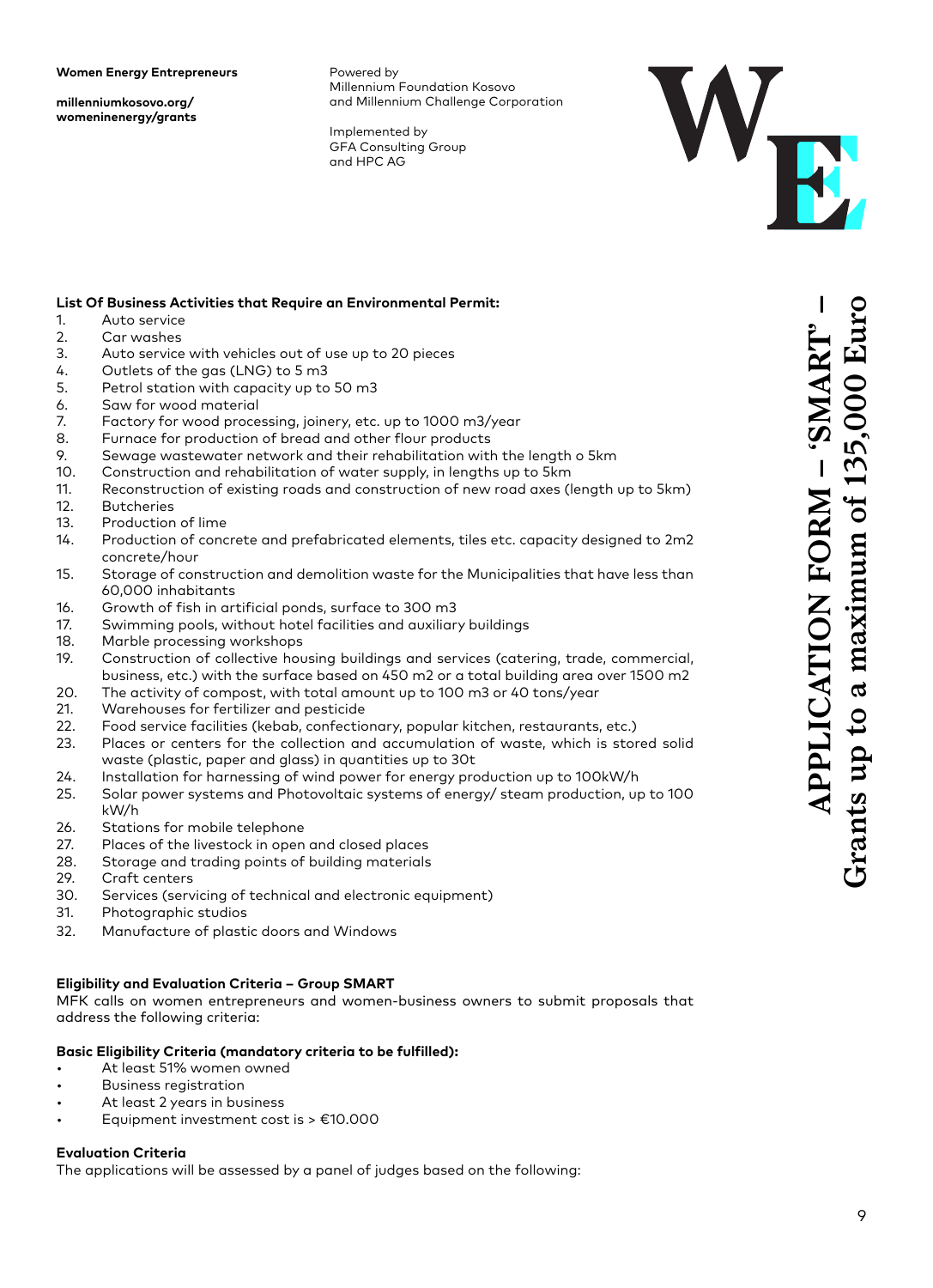**millenniumkosovo.org/ womeninenergy/grants** Powered by Millennium Foundation Kosovo and Millennium Challenge Corporation

Implemented by GFA Consulting Group and HPC AG



**Business Vision and Economic Impact - 30% of the evaluation score:** This may include aspects such as forecast of sales/turnover increase against historic sales/turnover, additional jobs created (especially for women), capacity increase and/or expansion of the product/service range offered to the market.

**Innovativeness of the project - 30% of the evaluation score:** This includes aspects such as the introduction of new technologies, introduction of new products or services, which are currently hardly or not at all available in Kosovo or in the region where the applicant is located, a type of business concept that improves the working conditions and well-being of women, minorities and children.

**More efficient use of energy - 40% of the evaluation score:** Please note, this will be calculated by the MFK consultants, based on the type of equipment requested and takes into consideration the more efficient use of energy with regards to the capacity increase resulting from the equipment investment. The calculation is made at per unit of output

# **INDICATIVE LIST OF ELIGIBLE EQUIPMENT – SMART**

Note: you will discuss your equipment choice with our engineer during the visit (virtual or in person).

# **Type EE measures**

#### **Equipment and Measures**

(any equipment that consumes energy, that will improve work processes and will upgrade the business and that generates energy savings, which will reduce the energy supplied by the grid)

- Production and Auxiliary equipment
- Tractors, forklifts, seeders, loaders, etc.
- Larger agricultural machinery
- Mini CHPs
- Chillers,
- Sophisticated process heat recovery, dust extraction
- Solar PV efficiency 14% or higher
- Smaller scale production equipment including injection moulding, packaging equipment
- Food production machines
- Sorting and grading equipment
- Knitting and embroidery machines
- Laser cutting machines (e.g. textiles)
- Machinery and equipment for hair and skin treatment
- For women in energy services:
- Thermal Imaging Equipment
- Multifunctional Environment Measuring Devices (including Humidity, CO2, lamination, etc.)
- Laser distance meters
- Laser thermometer
- Glass and glaring analysis equipment
- Sewing machines
- Weaving equipment
- Ovens, stoves, fryers at least A+
- Refrigerators for production and retail at least A+
- Chilling cabinets COP 1.613 or higher
- Chilling counters with COP 1,390 or higher
- Hot water cylinders, at least C
- Washing machines and dryers at least A+
- High Pressure Sodium Lamps Im/W 61.731 or higher
- Electric Motors IE Class 2-4
- Water pumps with minimum efficiency index 0.1 or higher
- Drip irrigation system
- Etc.